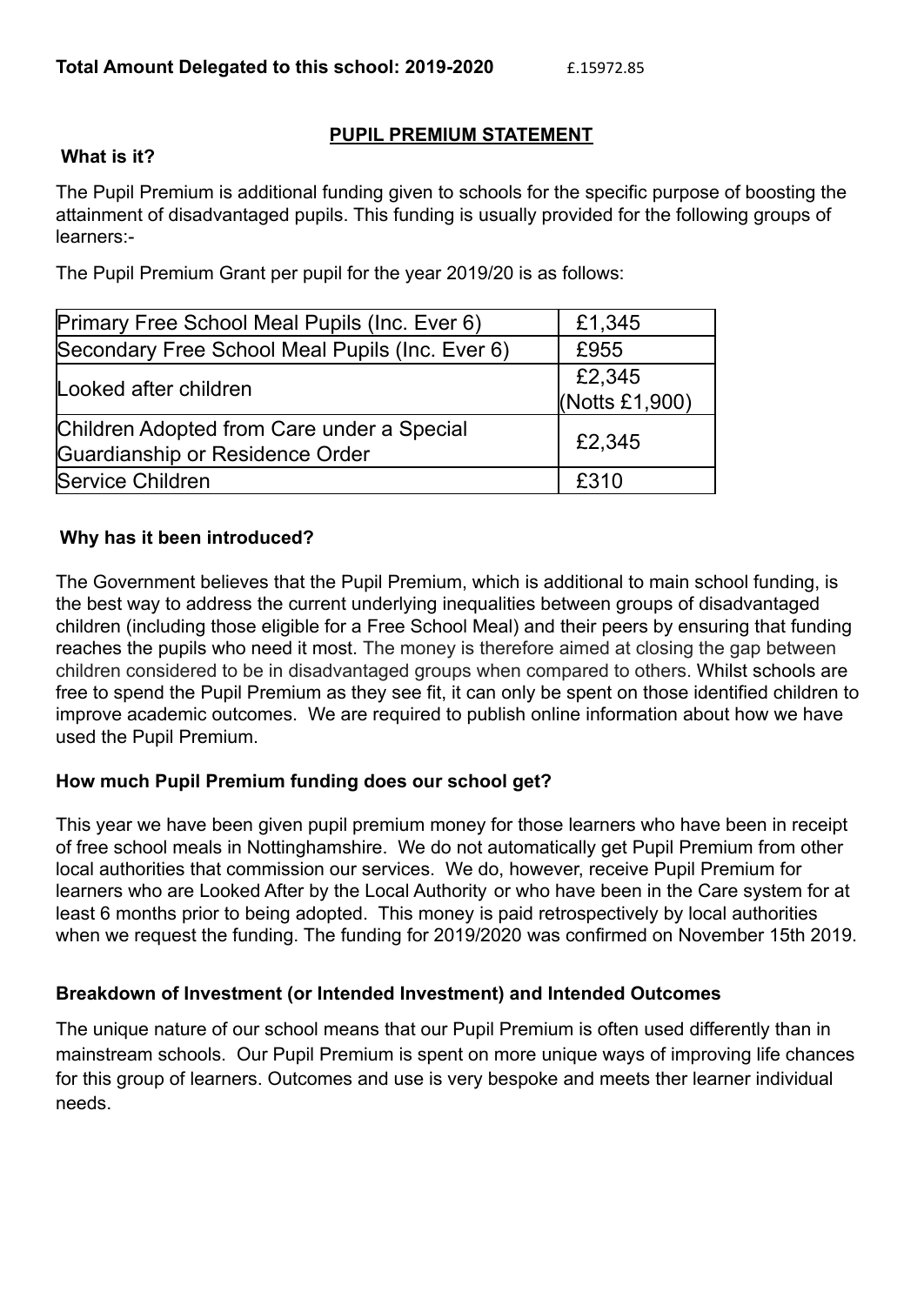### **Barrier to learning often experienced by our learners.**

All of our learners have been referred to R.E.A.L Independent School as other schools and provisions have not worked for them. Often learners come with a variety of issues that create a barrier to their learning. The most common of these being:

- Anxiety related issues
- Medical issues
- Low self-esteem
- Behaviour / social skills issues connected with peer groups either in school or, more commonly, out of school
- Drug and alcohol related issues
- Bereavement and other traumatic experiences

Many of these issues lead to a lack of self-believe, a lack of engagement and a lower attendance percentage. Our interventions are often very bespoke and cater for the individual needs of each learner.

### **In 2019-20 the money received has been used for the following:**

NB We receive up to £2 300 per year per child who is currently in care. This is at the discretion of the local authority. We are not eligible for learners adopted from care, those with a special guardianship order or those who have a child arrangements order or a residence order, due to the fact that we are an Independent School.

# **Support for LAC Learners on our REAL Independent School Roll**

Pupil Premium for this group of learners is often used in a very bespoke and creative way. This year money for our LAC learners has been ring fenced for the multi-modal literacy project which has had several delayed starts. Exact costs are still to be established. Nottinghamshire LAC learner pupil premium has been held at source for this project. Two other LA's have agreed to fund this project for their LAC learners.

### **Support for learners who have been in receipt of Free School Meals (Total payment £ 23,782.89)**

- £545 was used to fund trips and activities to enhance life experiences and GCSE outcomes.
- £847.50 has been used for funding specialist support from our Learner Engagement and Attendance Lead. (LEAL)
- £500 has been used for STEM kits to improve motivation and engagement in education and support mastery of concepts.
- $\circ$  £40 has been used towards breakfasts for those learners who find it difficult to engage without eating first, to improve their motivation and engagement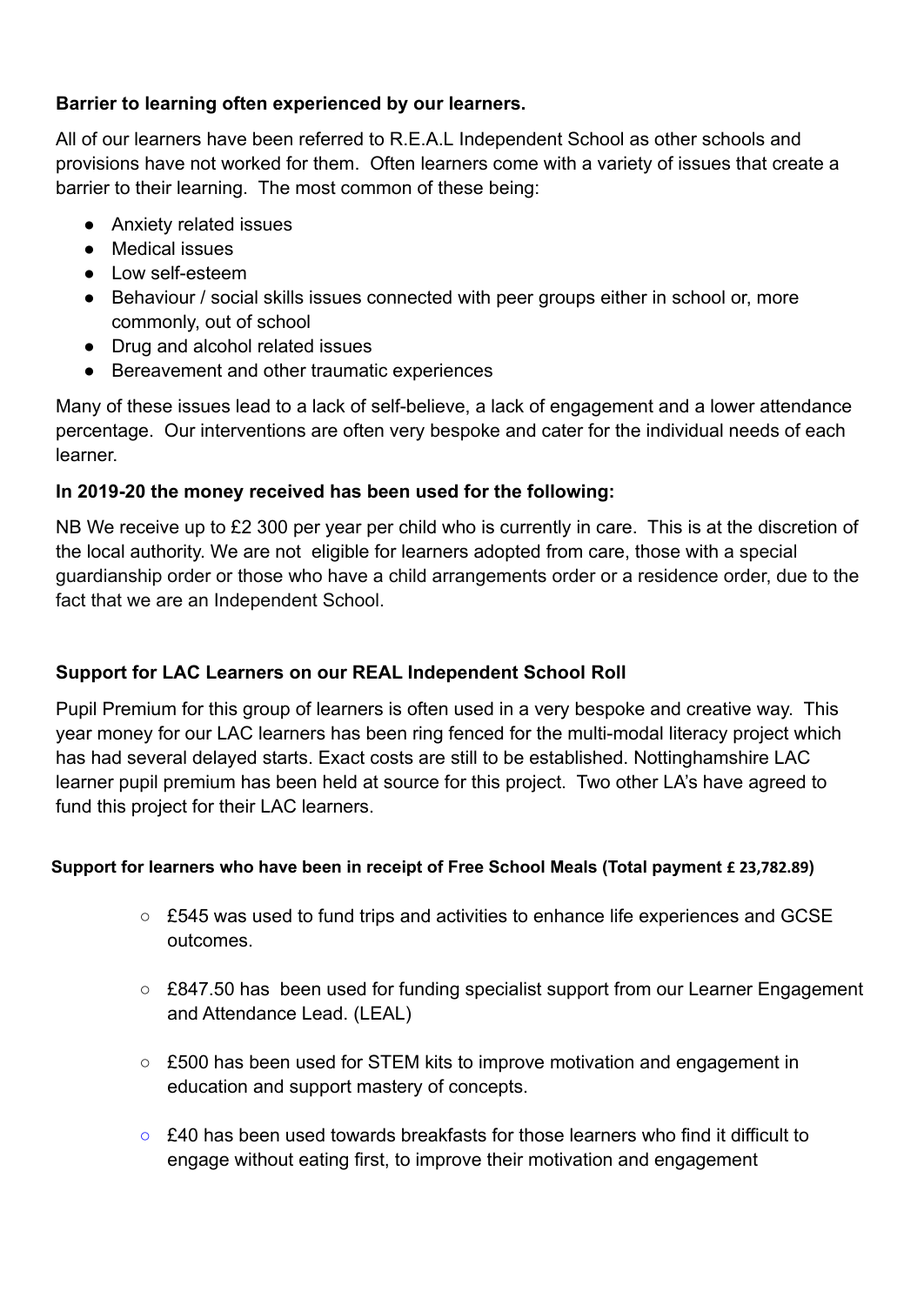- £420 has been used for attendance, curriculum and engagement initiatives, including rewards and extra support from staff. To improve attendance and motivate learners to show improved engagement, thus achieving outcomes.
- £100 has been used to fund travel training for learners and help them to become independent in this area.
- £467.50 was used to fund enhanced resources for a specialist computerised system.
- £1335 was used to enhance learner timetables with subject specialists for 1:1 sessions in order to ensure positive outcomes with regards to GCSEs or Functional skills level 2 outcomes.
- £400 was used to provide specialist training in relationships and sex education to help staff support learners to improve their social skills and relationships.
- £350 has been used to train staff in use of authentic / functional literacy activities in order to engage more learners in written tasks and improve literacy skills.
- £233.75 has been used to support learners who required extra transition into their post 16 placements,
- £500 was used towards the funding costs of hiring specialist venues for learners who find learning difficult in public places or on our school hubs, thus reducing the number of significant incidents.
- £1033.75 has been used to fund alternative provision for learners to aid motivation and enable them to follow their interests or prepare for the world of work.
- £450 of therapeutic interventions for learners to help improve self esteem and engage
- £595.41 was used to support learners to develop their interests as gifted and talented learners in those areas.
- £8154.94 has been placed towards our Covid recovery fund to support learners in their recovery and catch up programme.
- £7817.91 spent. £8154.94 to be carried forward into 2020-2021 to support covid recovery and a catch up programme.

### **Monitoring of outcomes**

Outcomes were monitored throughout the academic year to ensure learners were on track to achieve them. Adjustments to programmes were made where necessary. We measured our